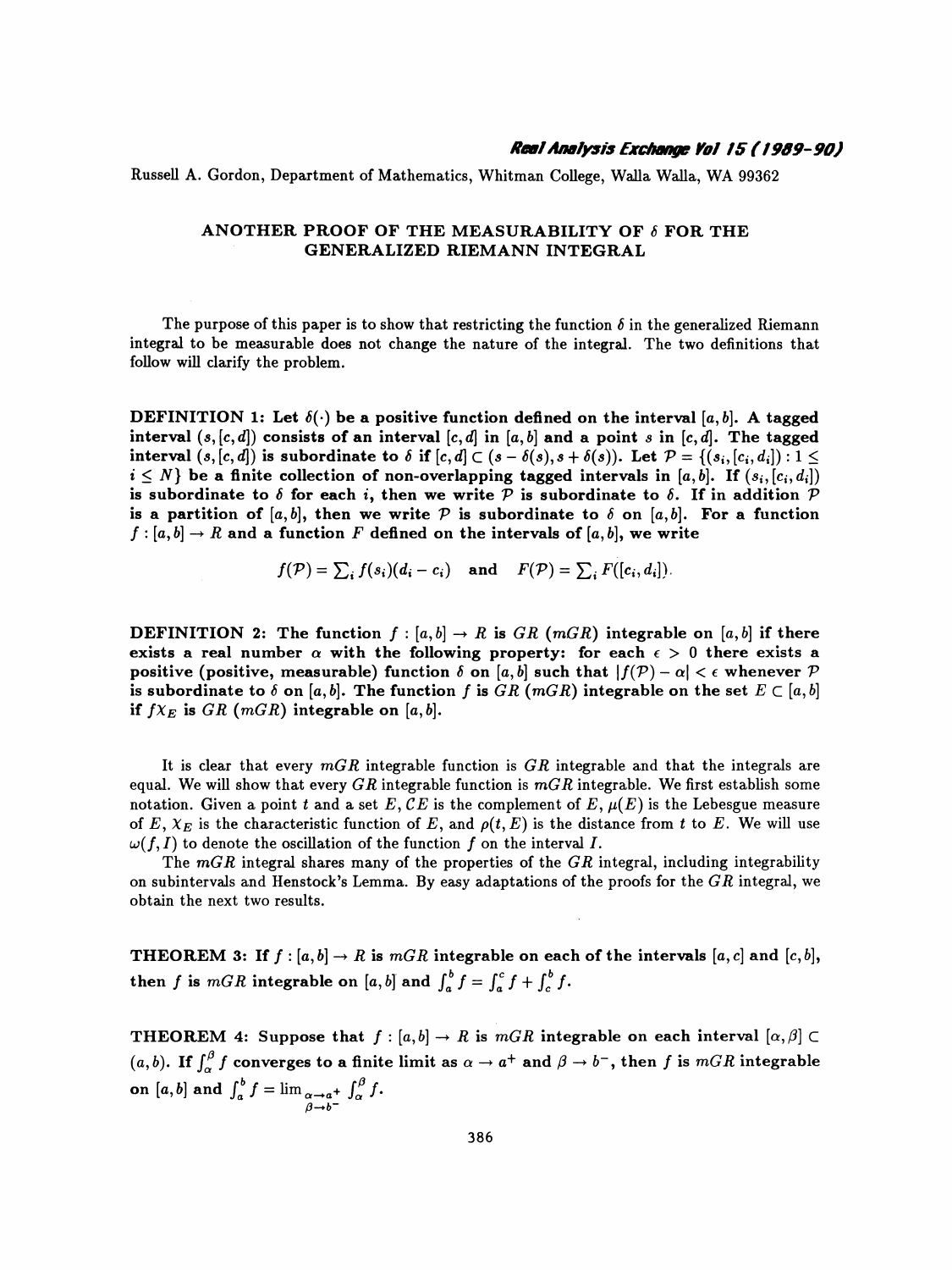## THEOREM 5: If  $f : [a, b] \to R$  is Lebesgue integrable on  $[a, b]$ , then f is mGR integrable on  $[a, b]$  and the integrals are equal.

PROOF: Let  $\epsilon > 0$  and choose a positive number  $\eta < \epsilon/3$  such that  $\int_A |f| < \epsilon/3$  whenever  $\mu(A) < \eta$ . Let  $\beta = \min\{1, \epsilon/3(\eta + b - a)\}\$ . Now  $[a, b] = \bigcup_n E_n$  where

$$
E_n = \{t \in [a,b] : (n-1)\beta < f(t) \leq n\beta\}
$$

for each integer n. Note that each  $E_n$  is measurable and that the  $E_n$ 's are disjoint. For each n, choose an open set  $G_n$  such that  $E_n \subset G_n$  and

$$
\mu(G_n - E_n) < \eta / \big( 2^{|n|} 3(|n|+1) \big).
$$

Define 6 on [a, b] by  $o(t) = \rho(t, C G_n)$  for  $t \in E_n$ . Then 6 is a positive, measurable function and  $t \in E_n$  implies  $(t - o(t), t + o(t)) \subset G_n$ . Proceeding as in the proof by Davies and Schuss [1], find that  $|f(\mathcal{P}) - L\int_a^b f| < \epsilon$  whenever  $\mathcal P$  is subordinate to  $\delta$  on [a, b]. Hence, the function f is mGR integrable on [a, b] and  $\int_a^b f = (L) \int_a^b f$ .

The proof of the next theorem for the  $GR$  integral is not so well-known. We include the details for completeness.

THEOREM 6: Let E be a bounded, closed set with bounds a and b and let  $\{(a_k,b_k)\}$ be the sequence of intervals contiguous to E in [a, b]. Suppose that  $f : [a, b] \to R$  is  $mGR$ integrable on E and on each interval  $[a_k, b_k]$ . If the series  $\sum_k \omega(f_{a_k}^t f, [a_k, b_k])$  has a finite sum, then f is mGR integrable on [a, b] and  $\int_a^b f = \int_a^b f \chi_E + \sum_k \int_{a_k}^{b_k} f$ .

PROOF: Since the function  $f_{X_E}$  is  $mGR$  integrable on [a, b], it is sufficient to prove that the function  $g = f - f\chi_E$  is  $mGR$  integrable on [a, b] and that  $\int_a^b g = \sum_k \int_{a_k}^{b_k} f$ . For each t in [a, b], let  $I_t = [a, t]$  and define a function  $G : [a, b] \rightarrow R$  by

$$
G(t) = \sum_{k=1}^{\infty} \int_{a_k}^{b_k} f \chi_{I_t}.
$$

The series converges uniformly by the Weierstrass M-test and each of the functions  $\int_{a_1}^{b_k} f X_{I_k}$  is continuous on [a, b]. Therefore, the function G is continuous on [a, b]. We will treat G as a finitely additive function defined on the subintervals of [a, b], that is,  $G([c, d]) = G(d) - G(c)$ . Note that  $G([u,v]) = \sum_{k} \int_{a_k} f(x) \, dx$  and that  $\int_{a_k} g - \int_{a_k} f(x) \, dx$ .

Let  $\epsilon > 0$ . For each  $k$ , choose a positive, measurable function  $\delta_k$  on  $[a_k, b_k]$  so that  $|g|$  $G([a_k, b_k])| < \epsilon 2^{-k-2}$  whenever P is sub  $\delta_k$  on  $[a_k, b_k]$ . Choose a positive integer N such that  $\sum_{N}^{\infty} \omega(\int_{a_k}^{t} f,[a_k,b_k]) < \epsilon/4$ . Let  $I_k = (a_k,b_k)$  and let  $E_0 = \bigcup_{1}^{N-1} \{a_k,b_k\}$ . Since G is continuous, there exists a positive function  $\delta_0$  on  $E_0$  such that  $|G(\mathcal{P})| < \epsilon/4$  whenever  $\mathcal P$  is sub  $\delta_0$  and all of the tags of P are in  $E_0$ . Define a positive function  $\delta$  on [a, b] by

$$
\delta(t) = \begin{cases} \min\{\delta_k(t), \rho(t, C I_k)\}, & \text{if } t \in (a_k, b_k); \\ \rho(t, E_0), & \text{if } t \in E - E_0; \\ \delta_0(t), & \text{if } t \in E_0; \end{cases}
$$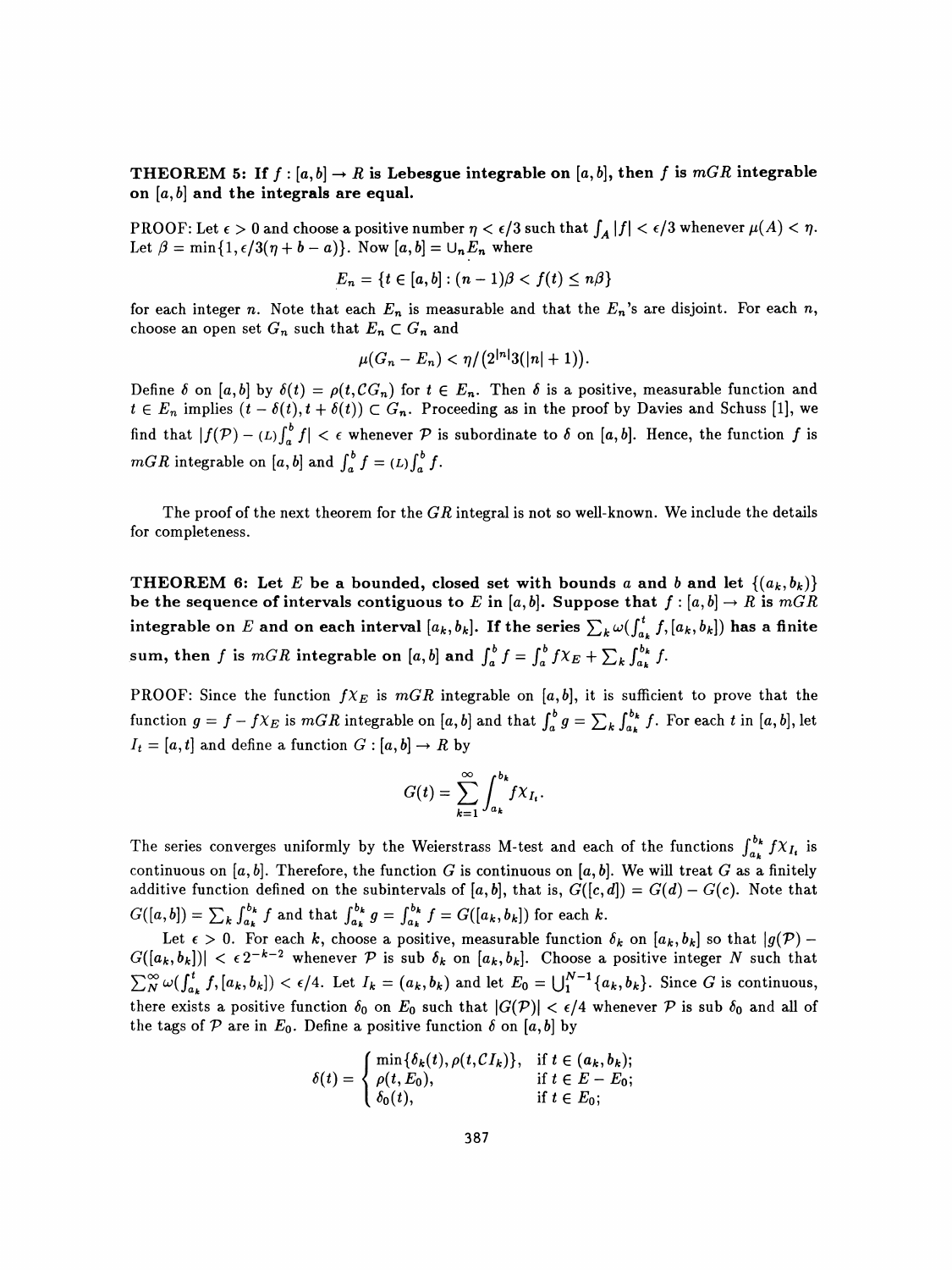and note that  $\delta$  is measurable. Now suppose that P is subordinate to  $\delta$  on [a, b] and assume that all of the tags are endpoints. Let  $\mathcal{P}_0$  be the subset of  $\mathcal P$  that has tags in  $E_0$ , let  $\mathcal{P}_E$  be the subset of P that has tags in  $E - E_0$ , and for each k, let  $\mathcal{P}_k$  be the subset of  $\mathcal{P} - (\mathcal{P}_0 \cup \mathcal{P}_E)$  that has intervals in  $[a_k, b_k]$ . Each  $\mathcal{P}_k$  is sub  $\delta_k$  and  $\mathcal{P}_0$  is sub  $\delta_0$ . Furthermore  $I \cap (a_k, b_k) = \emptyset$  for  $1 \leq k < N$  for each interval I in  $\mathcal{P}_E$ . Since the tags of  $\mathcal{P}_E$  are in E, for each  $k \geq N$ , the interval  $(a_k, b_k)$  intersects at most two intervals in  $\mathcal{P}_E$ . Let  $\pi = \{k : \mathcal{P}_k \neq \emptyset\}$  and use Henstock's Lemma to compute

$$
|g(\mathcal{P}) - G([a, b])| = \left| g(\mathcal{P}_E) + g(\mathcal{P}_0) + \sum_{\pi} g(\mathcal{P}_k) - G(\mathcal{P}_E) - G(\mathcal{P}_0) - \sum_{\pi} G(\mathcal{P}_k) \right|
$$
  
\n
$$
\leq \sum_{\pi} |g(\mathcal{P}_k) - G(\mathcal{P}_k)| + |G(\mathcal{P}_E)| + |G(\mathcal{P}_0)|
$$
  
\n
$$
\leq \sum_{\pi} \epsilon 2^{-k-2} + 2 \sum_{k=N}^{\infty} \omega(f_{a_k}^t f, [a_k, b_k]) + \epsilon/4
$$
  
\n
$$
< \epsilon/4 + 2\epsilon/4 + \epsilon/4
$$
  
\n
$$
= \epsilon.
$$

Therefore, the function g is  $mGR$  integrable on [a, b] and  $\int_a^b g = \sum_k \int_{a_k}^{b_k} f$ . This completes the proof.

We need two other results. The first is an easy consequence of the fact that the indefinite  $GR$ integral is  $ACG_{*}$ . For a proof, see Saks [5]. The second is a straight-forward application of the Heine- Borei Theorem. A proof can be found in Romanovski [4].

THEOREM 7: Let  $f : [a, b] \to R$  be GR integrable on  $[a, b]$  and let E be a perfect set in [a, b]. Then there exists an interval [c, d] with  $c, d \in E$  and  $E \cap (c, d) \neq \emptyset$  such that f is Lebesgue integrable on  $E \cap [c,d]$ . In addition, letting  $[c,d] - E = \bigcup_n (c_n,d_n)$ , we have

$$
\sum_{n} \omega(f_{c_n}^t f,[c_n,d_n]) < \infty \quad \text{and} \quad \int_c^d f = \int_c^d f \chi_E + \sum_n \int_{c_n}^{d_n} f.
$$

LEMMA 8: (Romanovski's Lemma) Let  $\mathcal F$  be a family of open intervals in  $(a, b)$  and suppose that  $\mathcal F$  has the following properties:

(1) If  $(\alpha, \beta)$  and  $(\beta, \gamma)$  belong to F, then  $(\alpha, \gamma)$  belongs to F.

(2) If  $(\alpha, \beta)$  belongs to F, then every open interval in  $(\alpha, \beta)$  belongs to F.

(3) If  $(\alpha, \beta)$  belongs to F for every interval  $[\alpha, \beta] \subset (c, d)$ , then  $(c, d)$  belongs to F.

(4) If all of the intervals contiguous to the perfect set  $E \subset [a, b]$  belong to F, then there exists an interval I in F such that  $I \cap E \neq \emptyset$ .

Then  $F$  contains the interval  $(a, b)$ .

THEOREM 9: If  $f : [a, b] \to R$  is GR integrable on  $[a, b]$ , then f is mGR integrable on  $[a, b]$  and the integrals are equal.